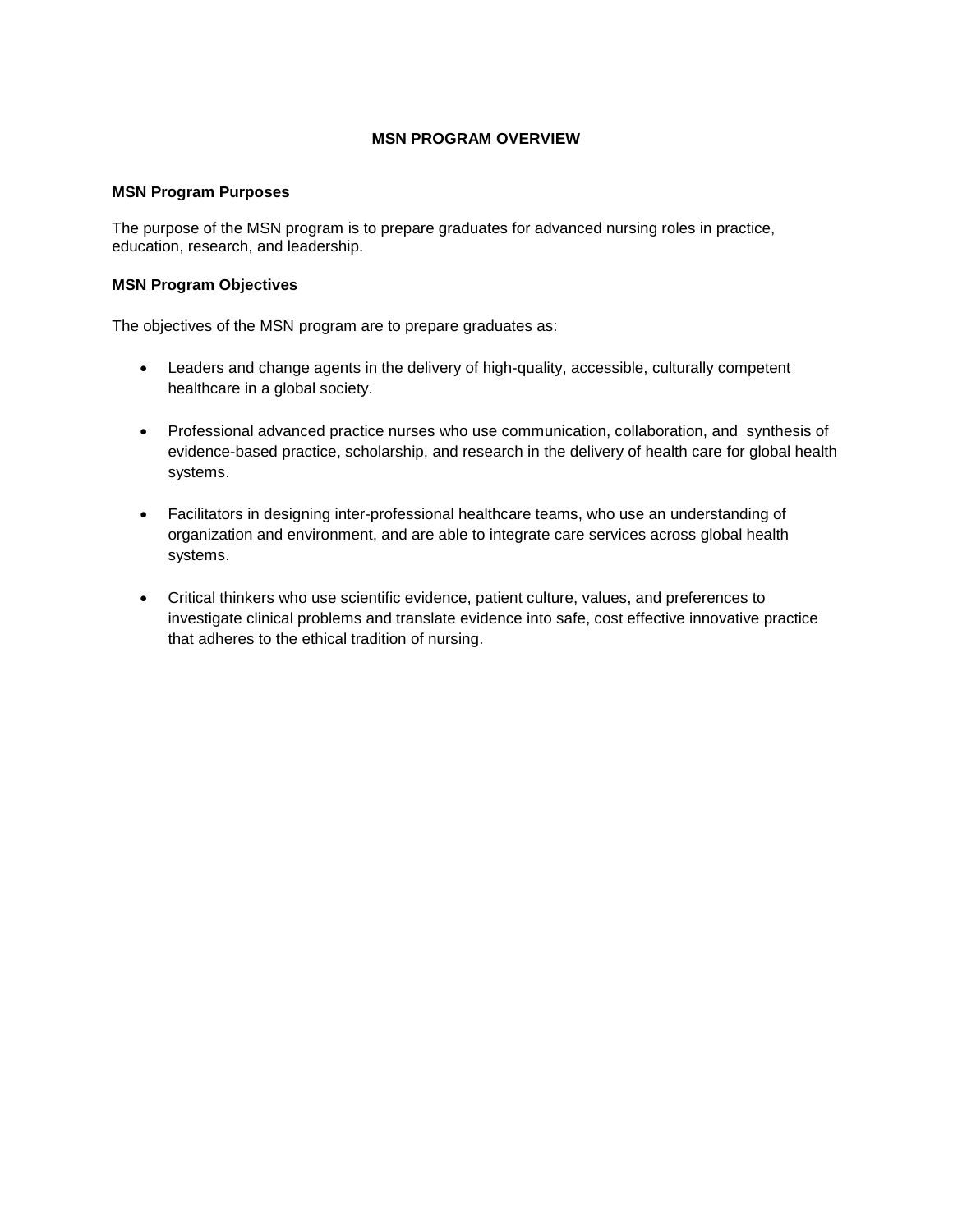**Nursing Unit Organizing Framework: BSN, MSN, and Doctoral (DNP & PhD) Programs**

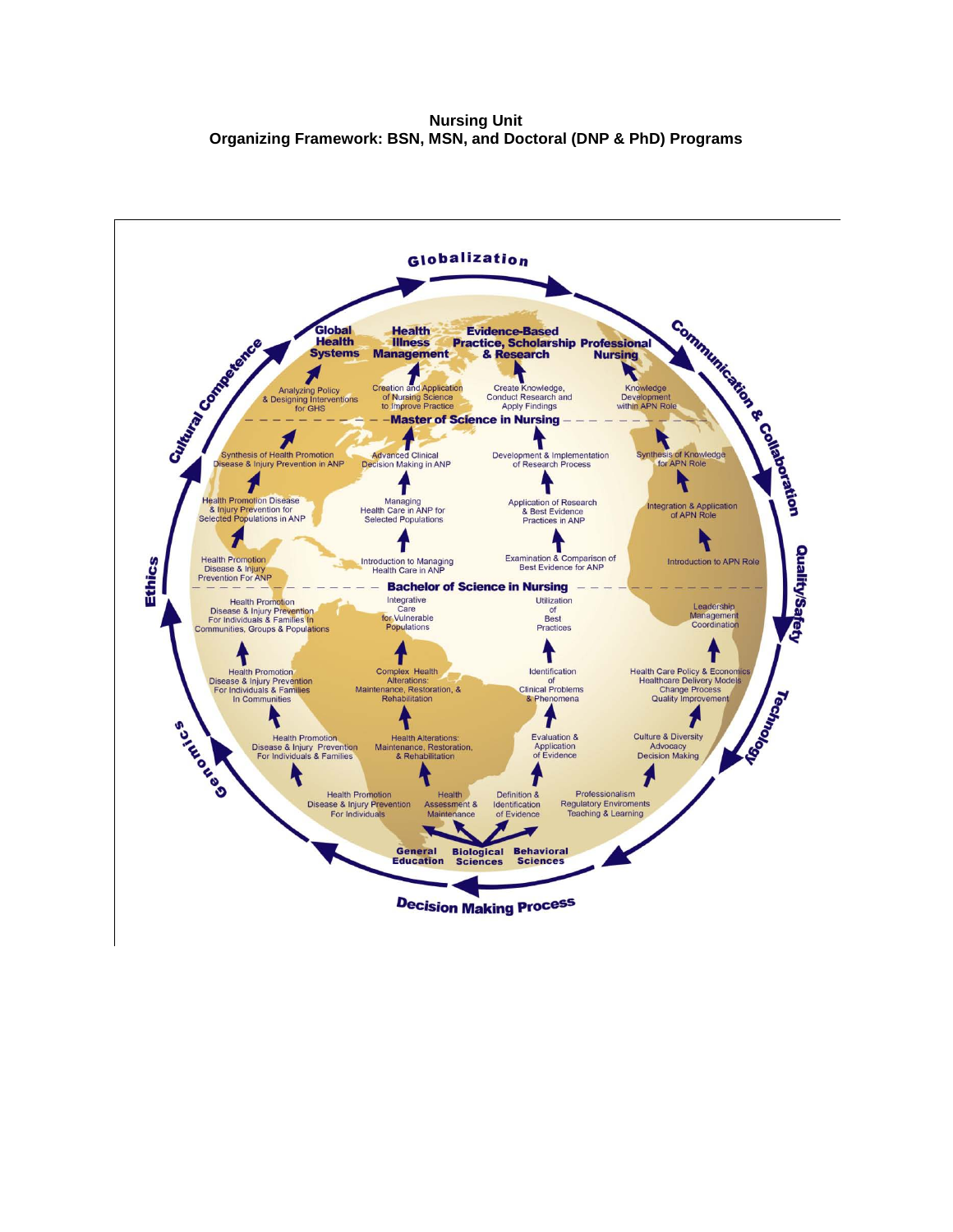# **Curriculum Framework Definitions**

**COMMUNICATION & COLLABORATION.** *(Pervasive Thread).* Communication is the process by which information, ideas, beliefs, values, and feelings are interchanged. Communication involves symbols, such as written words, gestures, images, and spoken language. Communication is influenced by inherent capacities, socio-cultural background, environment, attitudes, past experiences, knowledge of subject matter, and ability to relate to others. Communication is also affected by technological advances in health care. Communication is inherent in collaboration and requires critical thinking skills.

Collaboration is the process of making and carrying out decisions with other people regarding health care and research in a caring context. Knowledge of health-care systems includes an understanding of the organization and environment in which nursing and health care is provided. Collaborative leadership is a set of skills to accomplish both individual and collective goals. Collaborative leaders must be excellent communicators of a clear vision based in theories of change and understanding of health care dynamics. Effective communication and collaboration are the foundation for developing therapeutic relationships for the purpose of providing patient care, conducting research, and collaborating with members of teams and communities at local, regional, national, and global levels.

**CULTURAL COMPETENCE.** *(Pervasive Thread).* Cultural competence is the integration of knowledge, behaviors, skills, and attitudes required to provide quality health care and conduct research with people from different cultures, transcending national boundaries. Cultural competence involves tailoring health care delivery to meet patients' ecological, biosocial, cultural and linguistic needs in an effort to improve outcomes and eliminate disparities in healthcare. Cultural competence includes being able to recognize and respond to patient population health-related beliefs and values, disease incidence and prevalence, genetics and treatment outcomes. Cultural competence may be viewed as a process by which the healthcare professionals continually engage in self-evaluation and strive to effectively work within the cultural context of the individual, family, population, and/or community.

**DECISION MAKING PROCESS.** *(Pervasive Thread).* The decision making process is the formulation and revision of conclusions based on knowledge acquired. The decision making process requires reflective thought, interdisciplinary focus, global perspective, use of technology, ethical/legal considerations, and comfort with ambiguity. Critical thinking entails the acquisition of knowledge with the intent of deliberate inquiry and involves understanding of different alternatives before making decisions. The decision making process is influenced by many factors such as: patterns and similarity recognition, sense of importance of the facts, common-sense understanding, skilled "know-how" and deliberate rationality. Decision making process outcomes incorporate scientific evidence, patient culture, values and preferences, and clinical expertise.

**ETHICS.** *(Pervasive Thread).* Ethics is a set of shared values or principles that govern the way nurses interact with patients, families and other health professionals. A Code of Ethics makes explicit the primary goals, values, and obligations of a profession. Individuals who become nurses are expected not only to adhere to the ideals and moral norms of the profession, but also to embrace them as a part of what it means to be a nurse. The ethical tradition of nursing is self-reflective, enduring, and distinctive.

**EVIDENCE-BASED PRACTICE, SCHOLARSHIP & RESEARCH.** (*Vertical Thread).* Professional nursing is grounded in the application of evidence from research, expert panels, opinion leaders, research-based theories, clinical expertise, assessment data (including preferences and cultural values), and healthcare data. Basing practice on evidence from a number of sources improves outcomes in practice, education, administration, and research at local regional, and national, global levels. Professional nurses participate in the scholarship of discovery, application, integration, and teaching. Professional nurses are committed to evaluating, creating, conducting, and communicating research findings.

**GENOMICS.** *(Pervasive Thread).* Genetics refers to the study of individual genes and their impact on single gene conditions while genomics examines all genes together and how they interact with each other, the environment, cultural, psychosocial and other factors. The study of genomics assists nurses and other health care practitioners and researchers to find better ways to promote health and prevent and treat disease in individuals, families, populations and communities.

**GLOBALIZATION.** *(Pervasive Thread).* Globalization is the system of interaction among the peoples, communities, and countries of the world. Globalization of health requires the dissemination of knowledge and the use of best evidence to impact policies and improve world health in a manner that transcends all cultural, economic, environmental, political, and social boundaries. The professional nurse utilizes an integrative, cross-disciplinary approach to effectively address health care disparities and reduce the overall burden of disease.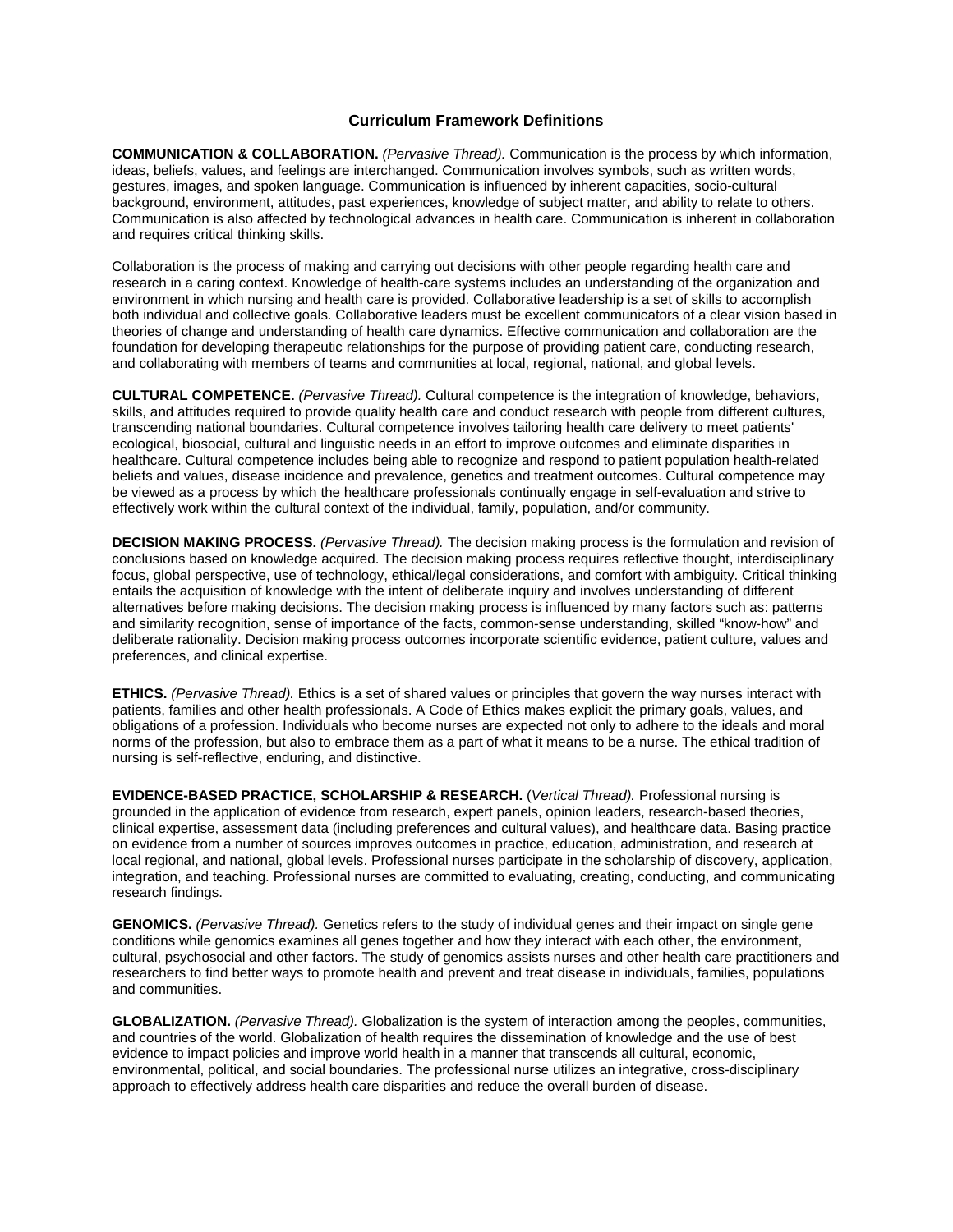**GLOBAL HEALTH SYSTEMS.** *(Vertical Thread).* Global health systems encompass the personnel, institutions, commodities, information, financing, and governance strategies that support universal delivery of health promotion and preventative services in a fair and equitable manner, responding to people's needs and expectations. Global health systems define the administration of health care in terms of market incentives, health impact, consumer satisfaction, and performance monitoring.

**HEALTH/ ILLNESS MANAGEMENT.** *(Vertical Thread).* Health/illness management includes a scope of services across the health/illness continuum. Nursing practice includes management of health promotion, risk reduction/illness/injury prevention, health maintenance, health restoration, rehabilitation, palliative and end of life care for diverse individuals, families, groups, and vulnerable populations. Optimal health/illness management requires nurses to apply and synthesize knowledge, skills, behaviors, and attitudes to make decisions, develop strategies, and design integrative plans of care. Health/illness management principles and guidelines are developed from nursing and interdisciplinary research. Health/illness management starts at the undergraduate level and builds at the graduate and doctoral level with increasing depth and breadth of knowledge, synthesis of data, complexity of skills and interventions, and role autonomy.

**PROFESSIONAL NURSING.** *(Vertical Thread).* Professional nurses use a well-delineated and broad knowledge base for practice. Inherent in professional nursing is an understanding of the historical, legal, empirical, and contemporary context of research and evidence-based practice. Professional nursing requires strong critical reasoning, clinical judgment, communication, collaboration, and assessment skills. Professional nursing also requires the development and demonstration of a set of core values and principles, an ethical framework for practice, and involves accountability for one's self and nursing practice within the parameters of professional regulation, competencies and scope of practice. Professional nurses are advocates for high quality care and are knowledgeable and active in the policy processes defining healthcare delivery systems. The professional nurse is committed to lifelong learning and continuous professional engagement, including graduate level of study. Professional nurses have advanced knowledge and clinical expertise necessary to promote health, provide care, educate, advocate, consult, and collaborate as well as facilitate change and provide organizational leadership. Professional nurses use and/or create knowledge through research.

**QUALITY & SAFETY.** *(Pervasive Thread).* Quality represents the desired health outcomes that are consistent with current professional knowledge. Quality care uses data to monitor the outcomes of care processes and uses improvement methods to design and test changes to continuously improve the quality and safety of health care systems. Quality care is safe, effective, patient centered, timely, efficient, and equitable. Nursing focuses on the achievement of appropriate self care, demonstration of health promoting behaviors, health-related quality of life, perception of being well cared for, and symptom management based on criteria as positive health outcomes. Patient safety is a critical component of high-quality health care. Safety minimizes risk of harm to patients and providers through both system effectiveness and individual performance. Nurses integrate quality aspects into patient safety and are a pivotal component in the integration of nursing care and the care provided by other members of the health team and health system.

**TECHNOLOGY.** *(Pervasive Thread).* Technology encompasses tools that are intended to enhance clinical practice and include, but are not limited to, computers, web based applications, decision support systems, monitors, data gathering devices, and other technological supports for patient care interventions and knowledge development. Knowledge and skills in information and patient care technology are critical in preparing nursing graduates to deliver quality patient care in a variety of healthcare settings.

#### \_\_\_\_\_\_\_\_\_\_\_\_\_\_\_\_\_\_\_\_\_\_\_\_\_\_\_\_\_\_\_\_\_\_\_\_\_\_\_\_\_\_\_\_\_\_\_\_\_\_\_\_\_\_\_\_\_\_\_\_\_\_\_\_\_\_\_\_\_\_\_\_\_\_\_\_\_\_\_\_\_\_\_\_\_\_\_\_\_ SOURCES:

American Association of Colleges of Nursing (AACN). Decision Making Process. Health/Illness Management. Retrieved from <http://www.aacn.nche.edu/>

Agency for Healthcare Research & Quality-DHHS (AHRQ). Quality/Safety. Evidence-Based Practice, Scholarship, & Research. Retrieved fro[m http://www.ahrq.gov/](http://www.ahrq.gov/)

American Academy of Nursing (AAN). Evidence-Based Practice, Scholarship, & Research. Professional Nursing. Quality/Safety. Genomics. Technology. Retrieved fro[m http://www.aannet.org/i4a/pages/index.cfm?pageid=1](http://www.aannet.org/i4a/pages/index.cfm?pageid=1)

American Nurses Association (ANA). Code of Ethics. Professional Nursing. Communication & Collaboration. Decision Making Process. Quality/Safety. Genomics. Retrieved fro[m http://www.nursingworld.org/](http://www.nursingworld.org/)

International Council of Nurses (ICN). Cultural Competence. Globalization. Code of Ethics. Retrieved from <http://www.icn.ch/about-icn/about-icn/>

Institute of Medicine (IOM). Quality/Safety. Global Health. Retrieved from <http://www.iom.edu/>

Office of Minority Health-DHHS (OMH). Cultural Competence. Retrieved from<http://minorityhealth.hhs.gov/>

Quality and Safety Education for Nurses (QSEN). Quality/Safety. Communication & Collaboration. Retrieved from <http://www.qsen.org/definition.php?id=4>

World Health Organization (WHO). Globalization. Global Health Systems. Genomics. Safety. Technology. Retrieved from <http://www.who.int/en/>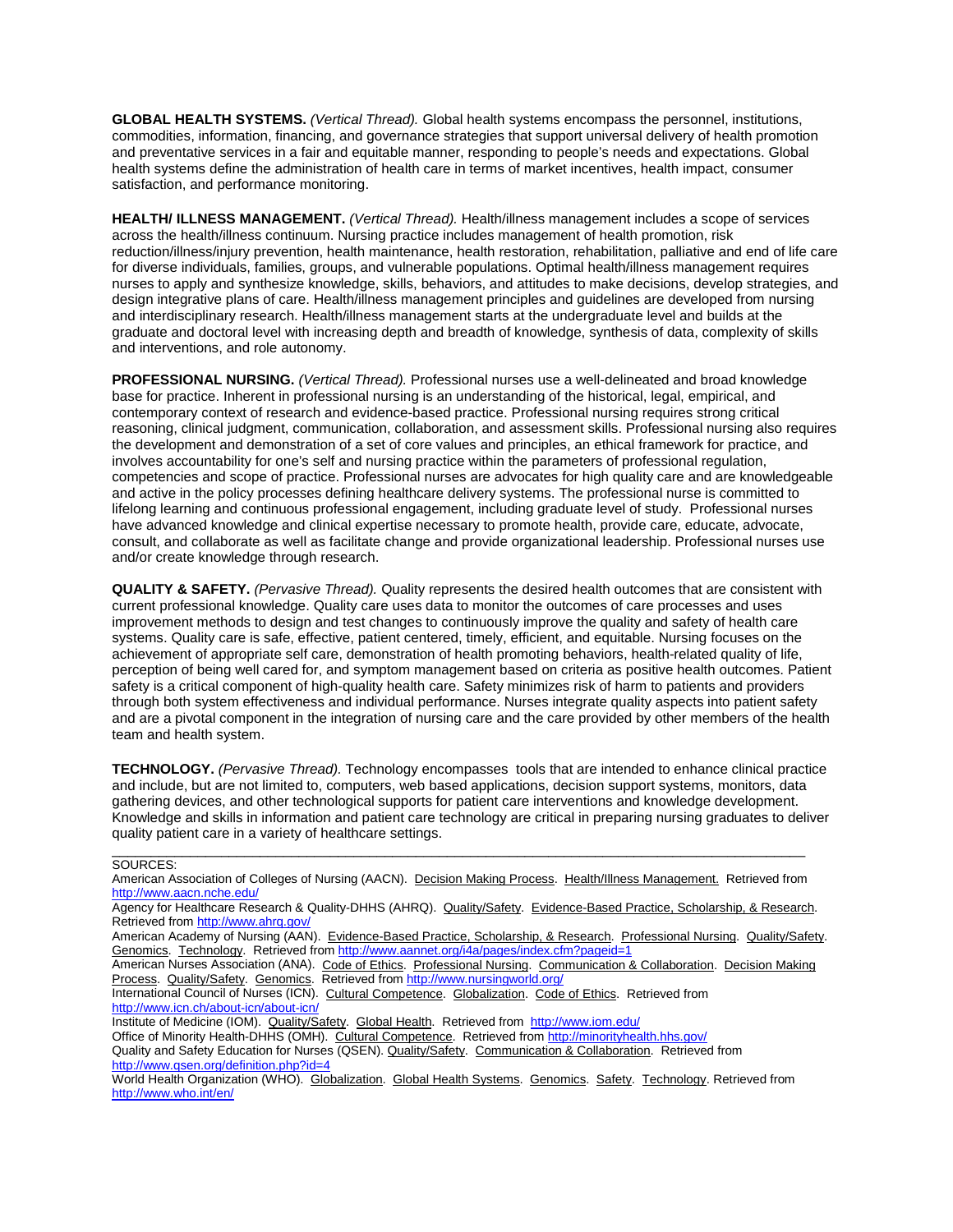# **Organizing Curriculum Framework of the MSN Program**

The organizing curriculum framework for the MSN program is derived from the mission, vision, and goals of the Nursing Unit and the purposes and objectives of the MSN program. The MSN organizing curriculum framework builds upon a common global concept schematically depicted as a "globe." The MSN curriculum framework is founded on the knowledge base and advances the organizing processes (vertical and pervasive threads) of the BSN curriculum on the "globe." The organizing curriculum framework for the MSN program is divided into two (2) major components: CORE KNOWEDGE and POPULATION/SPECIALIZATION. These two components include 1) four vertical organizing threads (**Global Health Systems, Health/Illness Management, Evidence-Based Practice, Scholarship & Research,** and **Professional Nursing**); and 2) seven pervasive organizing threads (**Genomics, Communication & Collaboration, Quality & Safety, Technology, Globalization, Decision Making Process, Ethics,** and **Cultural Competence**).

The vertical organizing threads depicted within the globe (**Global Health Systems, Health/Illness Management, Evidence Based Practice, Scholarship & Research and Professional Nursing**) are articulated in logical progression and toward increased complexity from the BSN and through the MSN curriculum, providing depth and breadth to the curriculum. The pervasive organizing threads of the framework depicted surrounding the globe (**Genomics, Communication and Collaboration, Quality & Safety, Technology, Globalization, Decision Making Process, Ethics, and Cultural Competence**) are integrated throughout the curriculum.

Students advance through each of the two major components of the MSN curriculum as programs of study are completed. Courses within the two components are delineated as 1) CORE KNOWLEDGE and 2) POPULATION/SPECIALIZATION courses. CORE KNOWLEDGE courses are taken by all MSN students regardless of population focus or specialization. POPULATION/SPECIALIZATION courses are dependent on which population or specialization the student has chosen to pursue. (NOTE: The tracks for advanced psychiatric-mental health nursing and nursing administration are currently on moratorium for admissions).

# **Vertical Organizing Threads**

The vertical organizing threads of the framework include **Global Health Systems, Health/Illness Management, Evidence Based Practice, Scholarship & Research** and **Professional Nursing**. These organizing threads are articulated through logical progression and toward increased complexity in the MSN curriculum. These vertical threads reflect the mission, vision, and goals of the Nursing Unit and the purposes and objectives of the MSN program.

# **Global Health Systems**

The vision of the Nursing Unit is to prepare graduates who will be globally recognized for their contribution in health care, education, leadership and research with a focus on the needs of the underserved populations. MSN graduates will be prepared as facilitators in designing inter-professional healthcare teams, who use an understanding of organization and environment, and are able to integrate care services across global health systems.

MSN students acquire foundational knowledge in global health systems in the CORE KNOWLEDGE component course: *NGR 5131 Culture in Advanced Nursing Practice*. For the POPULATION/SPECIALIZATION component, MSN students select one of the following clinical populations: advanced adult health, advanced child health, advanced family health, or anesthesiology nursing. Progress in knowledge and skills in global health systems is provided in the following courses:

#### *For nurse practitioner students :*

- *NGR 6201C/L Advanced Adult Health Nursing I/PR; NGR 6202C/L Advanced Adult Health Nursing II/PR; NGR 6209 Clinical Decision making in Advanced Adult Health Nursing;* and *NGR 6700L Role Synthesis in Advanced Adult Health Nursing PR;*
- *NGR 6301C/L Advanced Child Health Nursing I/PR; NGR 6302C Advanced Child Health Nursing II/PR;* and *NGR 6337L Role Synthesis in Advanced Child Health Nursing;*
- *NGR 6601C/L Advanced Family Health Nursing I/Practicum & NGR 6602C/L Advanced Family Health Nursing II/Practi*cum*;* and *NGR 6619L Role Synthesis in Advanced Family Health Nursing PR.*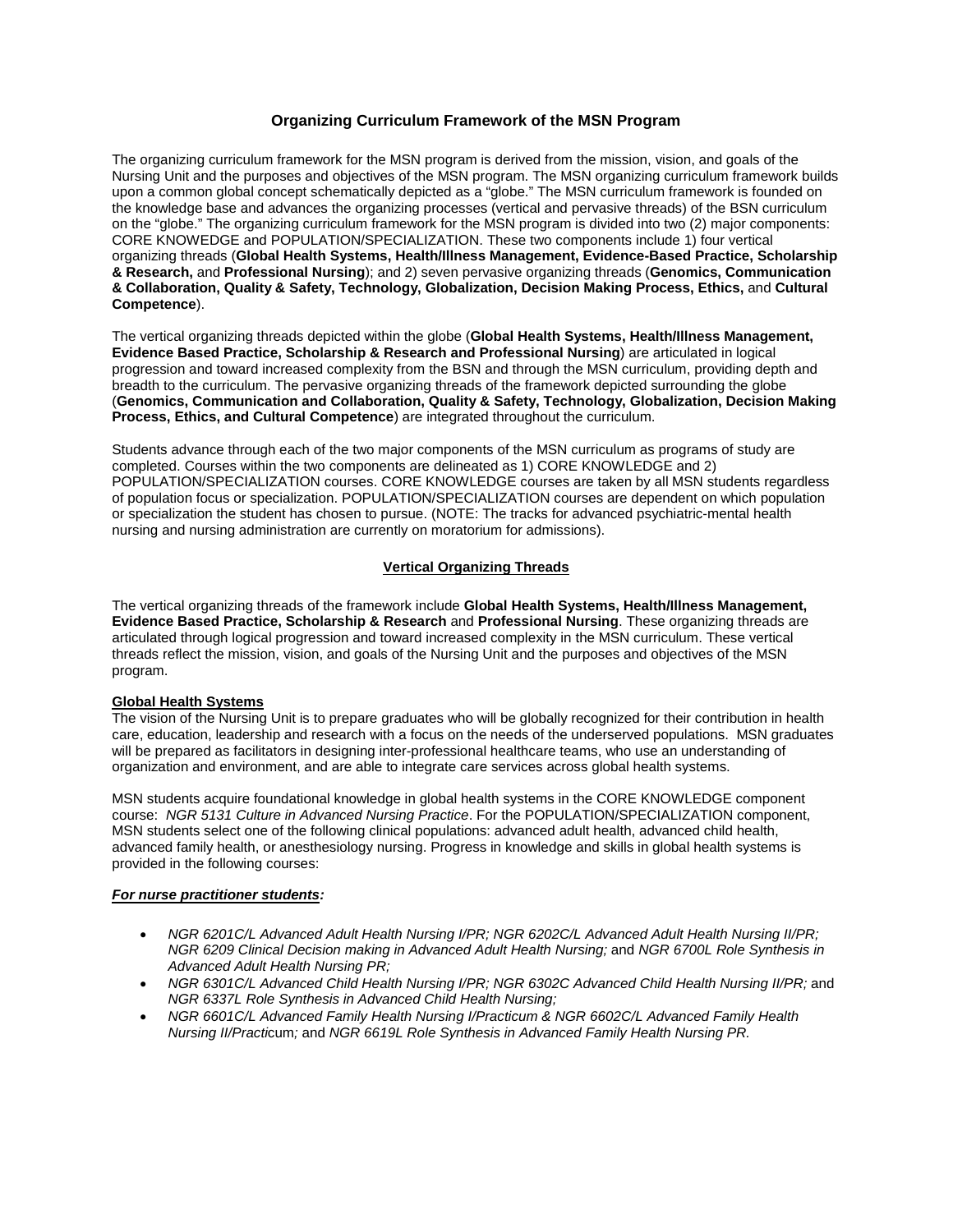## *For anesthesiology nursing students :*

• *NGR 6492 Professional Aspects of Anesthesiology Nursing*

# **Health/Illness Management**

A goal of the CNHS nursing unit is to prepare graduates who will be able to collaborate with local, national, and international health care agencies in promoting excellence through cost effective, accessible, equitable and humanistic health care delivery systems for divergent individuals, families and communities. MSN graduates will be prepared as professional advanced practice nurses who use communication, collaboration, and synthesis of evidence-based practice, scholarship, and research in the delivery of health care for global health systems.

MSN students acquire foundational knowledge in the health-illness management continuum in the CORE KNOWLEDGE component courses: *NGR 5141 Pathophysiologic Basis for ANP; NGR 6172 Pharmacological Concepts in ANP;* and *NGR 5035C Advanced Client Assessment*. For the POPULATION/SPECIALIZATION component, MSN students select one of the following clinical populations: advanced adult health, advanced child health, advanced family health, or anesthesiology nursing. Progress in knowledge and skills in health-illness management is provided in the following courses:

# *For nurse practitioner students :*

• *See courses under Global Health Systems*

# *For anesthesiology nursing students :*

*NGR 6421 Principles of Anesthesiology Nursing I, NGR 6460 Pharmacology of Anesthesiology Nursing I, NGR 6493 Technology in Anesthesiology Nursing, NGR 6431L Anesthesiology Nursing Practicum I, NGR 6404 Advanced Bioscience for Anesthesiology Nursing I, NGR 6422 Principles Anesthesiology Nursing II (OB/Peds), NGR 6461, Pharmacology of Anesthesiology Nursing II, NGR 6432L Anesthesiology Nursing Practicum II, NGR 6490 Regional Anesthesia, NGR 6423 Principles of Anesthesiology Nursing III (CVT), NGR 6433L Anesthesiology Nursing Practicum III, NGR 6405 Advanced Bioscience for Anesthesiology Nursing II, NGR 6434L Anesthesiology Nursing Practicum IV, NGR 6424 Principles of Anesthesiology Nursing IV (Emergency), NGR 6435L Anesthesiology Nursing Practicum V, NGR 6436L Anesthesiology Nursing Practicum VI, NGR 6491 Advanced Anesthesiology Nursing Seminar, NGR 6437L Anesthesiology Nursing Practicum VII*

# **Evidence-Based Practice, Scholarship & Research**

A goal of the CNHS nursing unit is to prepare nursing graduates to promote, expand and validate the scientific base of nursing knowledge and practice through the discovery, organization and transmission of research-based knowledge, skills and values. MSN graduates will be prepared as critical thinkers who use scientific evidence, patient culture, values, and preferences to investigate clinical problems and translate evidence into safe, cost effective innovative practice that adheres to the ethical tradition of nursing. These scholarly endeavors will provide a foundation MSN graduates to pursue post-master's study.

MSN students acquire foundational knowledge in evidence-based practice, scholarship and research in the CORE KNOWLEDGE component courses: *NGR 5110 Theories in Nursing* and *NGR 5810 Research Methods in Nursing.* Students work with faculty conducting research in the research project course*: NGR 6910C Research Project.* In the POPULATION/SPECIALIZATION component, MSN students select one of the following clinical populations: advanced adult health, advanced child health, advanced family health, or anesthesiology nursing. Progress in knowledge and skills in evidence-based practice, scholarship and research and the ability to apply this knowledge in an advanced practice role is further developed in the following courses:

# *For nurse practitioner students :*

• *See courses under Global Health Systems*

#### *For anesthesiology nursing students :*

• *See courses under Health/Illness Management*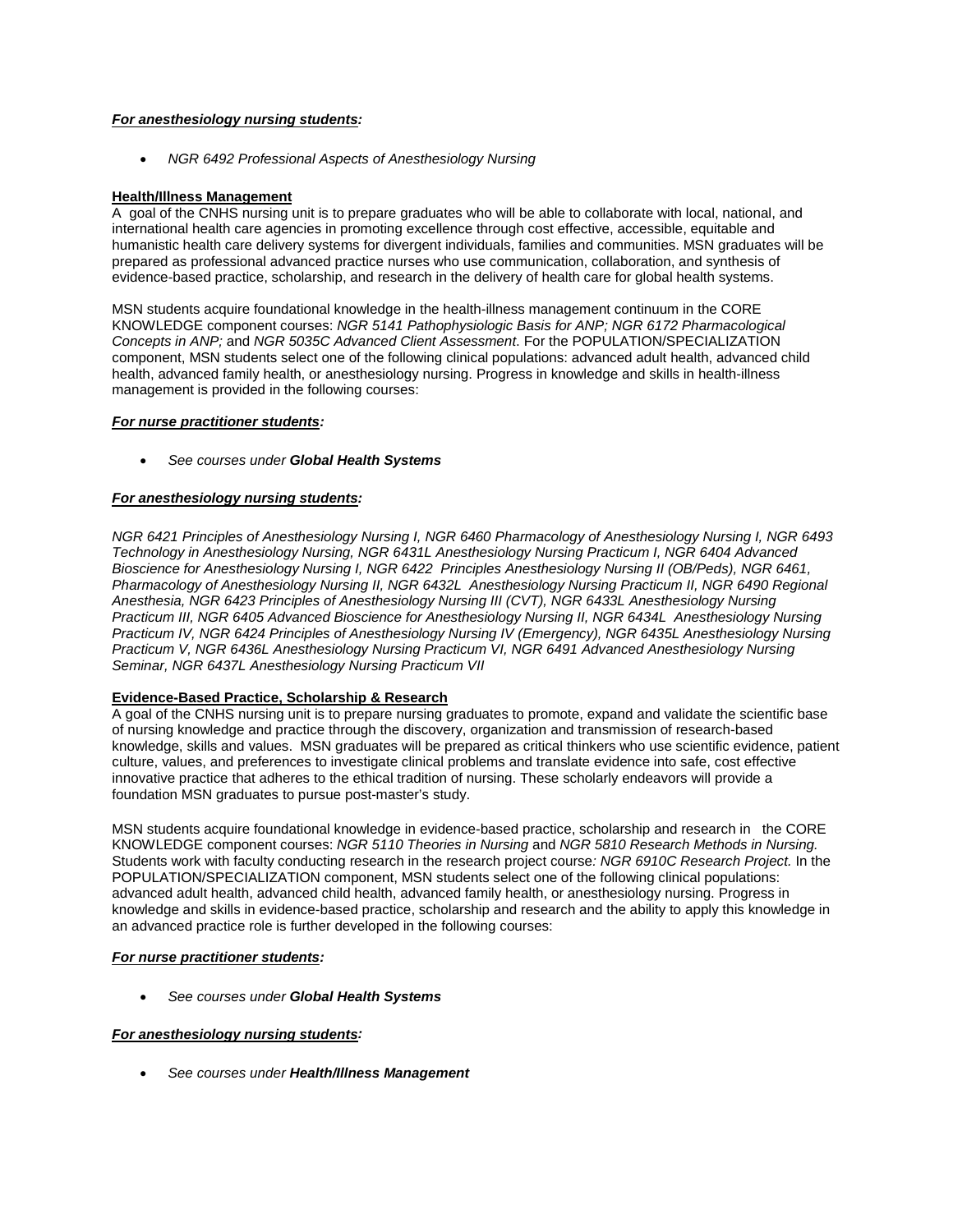#### **Professional Nursing**

A goal of the CNHS nursing unit is to prepare graduates for leadership roles in basic and advanced professional nursing practice in a rapidly changing, multicultural, multiethnic, global environment. The purpose of the MS program is to prepare graduates for advanced nursing roles in practice, education, research, and leadership. MSN graduates will be prepared to be leaders and change agents in the delivery of high quality, accessible, culturally competent health care in a global society.

MSN students are introduced to and acquire knowledge for developing an understanding of the roles of the advanced practice nurse within the context of professional nursing in the CORE KNOWLEDGE component courses of *NGR 5141 Pathophysiologic Basis for ANP; NGR 6172 Pharmacological Concepts in ANP; NGR 5035C Advanced Client Assessment; NGR 5110 Theories in Nursing; NGR 5810 Research Methods in Nursing* and *NGR 6910C Research Project.* In the POPULATION/SPECIALIZATION component, MSN students select one of the following clinical populations: advanced adult health, advanced child health, advanced family health, or anesthesiology nursing. Progress in knowledge and skills in understanding the role of the advanced practice nurse and the ability to apply this knowledge in an advanced practice role is further developed in the following courses:

#### *For nurse practitioner students :*

• *See courses under Global Health Systems*

# *For anesthesiology nursing students :*

- *NGR 6492 Professional Aspects of Anesthesiology Nursing*
- *In addition, see courses under Health/Illness Management*

#### **Pervasive Organizing Threads**

The pervasive organizing threads of the framework include **Genomics, Communication and Collaboration, Quality & Safety, Technology, Globalization, Decision Making Process, Ethics,** and **Cultural Competence**. These organizing threads are integrated throughout the curriculum and are found throughout course objectives in all components of the programs of study. .

#### **MSN Curriculum Components & Plan**

Students advance through each of the two major components of the MSN curriculum as programs of study are completed. Courses within the two components are delineated as 1) CORE KNOWLEDGE and 2) POPULATION/SPECIALIZATION courses. CORE KNOWLEDGE courses are taken by all MSN students regardless of population focus or specialization. POPULATION/SPECIALIZATION courses are dependent on which population or specialization the student has chosen to pursue.

Allocation for course credits is based on the University formula. The ratio of credit to contact hour for theory courses is 1:1. The ratio of credit to contact hour for laboratory courses is 1:2. The ratio of credit to contact hour for clinical courses is 1:5. This ratio assures the level of learning achievement and compliance with regulatory requirements necessary for the competent role performance of the MSN graduate. Therefore, the advanced adult health and advanced child health, NP students complete a minimum of 630 hours of clinical practice. Advanced family health nurse practitioner students complete a minimum of 770 hours of clinical practice. Anesthesiology nursing students complete a minimum of 3,240 hours in clinical practice as required by the Council on Accreditation of Nurse Anesthesia Educational Programs.

# **CORE KNOWLEDGE Component**

The CORE KNOWLEDGE component required of all MSN students consists of seven (7) courses of three (3) credits each (21 total credits): *NGR 5110 (Theories in Nursing); NGR 5035C (Advanced Client Assessment); NGR 5141 (Pathophysiological Basis of Advanced Nursing Practice); NGR 6172 (Pharmacological Concepts in Advanced Nursing Practice); NGR 5131 (Culture and Advanced Nursing Practice); NGR 5810 (Research Methods in Nursing) and NGR 6910C Research Project*. These courses are completed within the prescribed plan of study for each specialty track.